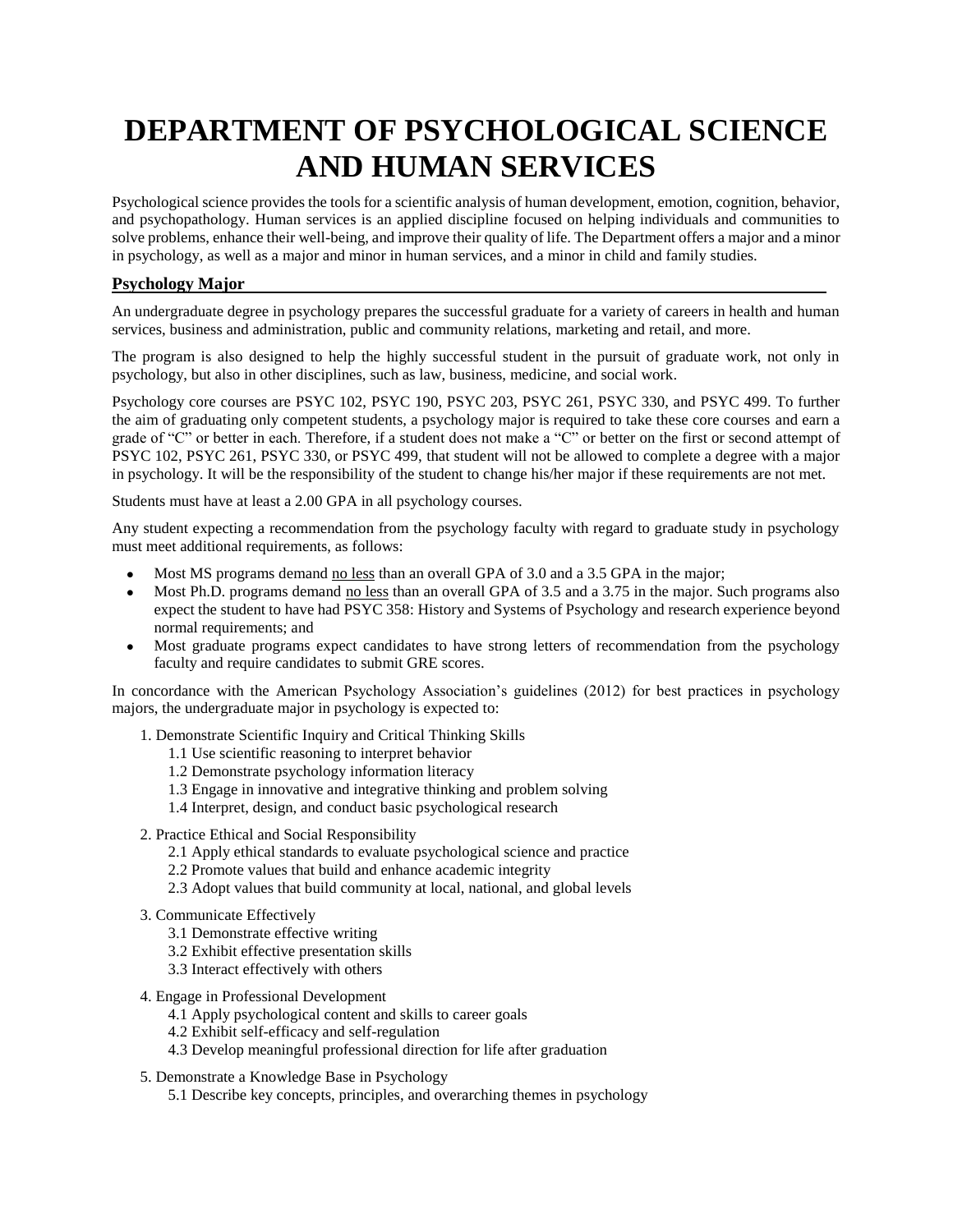- 5.2 Develop a working knowledge of psychology's content domains
- 5.3 Describe applications of psychology

### **Human Services Major**

An undergraduate degree in human services prepares students for a career helping specific populations in the realm of social services in a role such as a case manager, counselor, or advocate within workplace settings such as a governmental agency, healthcare organization, or non-profit organization that provides human and social services.

The major combines the applied aspects of psychology and sociology and is designed to prepare students to work in settings such as group homes; correctional facilities; mental health facilities; family, child and youth service agencies; and programs related to alcoholism, drug abuse, domestic violence, and aging.

Students must have at least a 2.00 GPA in all major courses. This includes all courses with the HUS, PSYC, and SOCI designations, including electives and courses taken as part of General Education requirements.

### **Human Services Minor**

Human services is an academic area related to employment as a case manager, counselor, or advocate within workplace settings, such as a governmental agency, healthcare organization, or non-profit organization that provides human and social services. These settings include group homes; correctional facilities; mental health facilities; family, child and youth service agencies; and programs related to alcoholism, drug abuse, domestic violence, and aging. This minor is open to all students, except for those majoring in Human Services.

Students majoring in either Psychology or Sociology are particularly encouraged to consider this minor as an area of study because of the many career opportunities that are linked to human services.

*NOTE:* SOCI 101 and PSYC 101 or PSYC 102 are prerequisites for many of the courses in the minor.  $* = SOCI 202$  is a prerequisite for these courses.

The minor consists of 18 credit hours distributed as follows:

| <b>Core Courses</b> (9 credit hours)                                       |   |
|----------------------------------------------------------------------------|---|
| HUS 201: Introduction to Human Services                                    | 3 |
| PSYC 203: Developmental Psychology                                         | 3 |
| PSYC 212: Interviewing and Counseling                                      | 3 |
| <b>Electives</b> (a minimum of 9 credit hours from at least 2 disciplines) |   |

| <b>Electives</b> (a minimum of $\theta$ credit hours from at least 2 disciplines |
|----------------------------------------------------------------------------------|
| HUS 322: Marriage and Family Therapy                                             |
| HUS 337: Crisis Intervention and Prevention                                      |
| HUS 389: Special Populations                                                     |
| PSYC 303: Psychology of Aging                                                    |
| PSYC 311: Community Psychology                                                   |
| PSYC 314: Psychology of Childhood                                                |
| PSYC 315: Adolescent Development                                                 |
| PSYC 362: Health Psychology                                                      |
| PSYC 371: Special Topics in Human Services                                       |
| PSYC 405: Death and Dying                                                        |
| *SOCI 314: Social Welfare Policies and Programs                                  |
| SOCI 315: Non-Profit Organizations                                               |
| *SOCI 317: Case Management                                                       |
| *SOCI 321: Medical Sociology                                                     |
| SOCI 322: Sociology of Mental Health                                             |
| SOCI 351: Sociology of Family                                                    |
| SOCI 361: Sociology of Aging                                                     |
| 18<br><b>Total Hours</b>                                                         |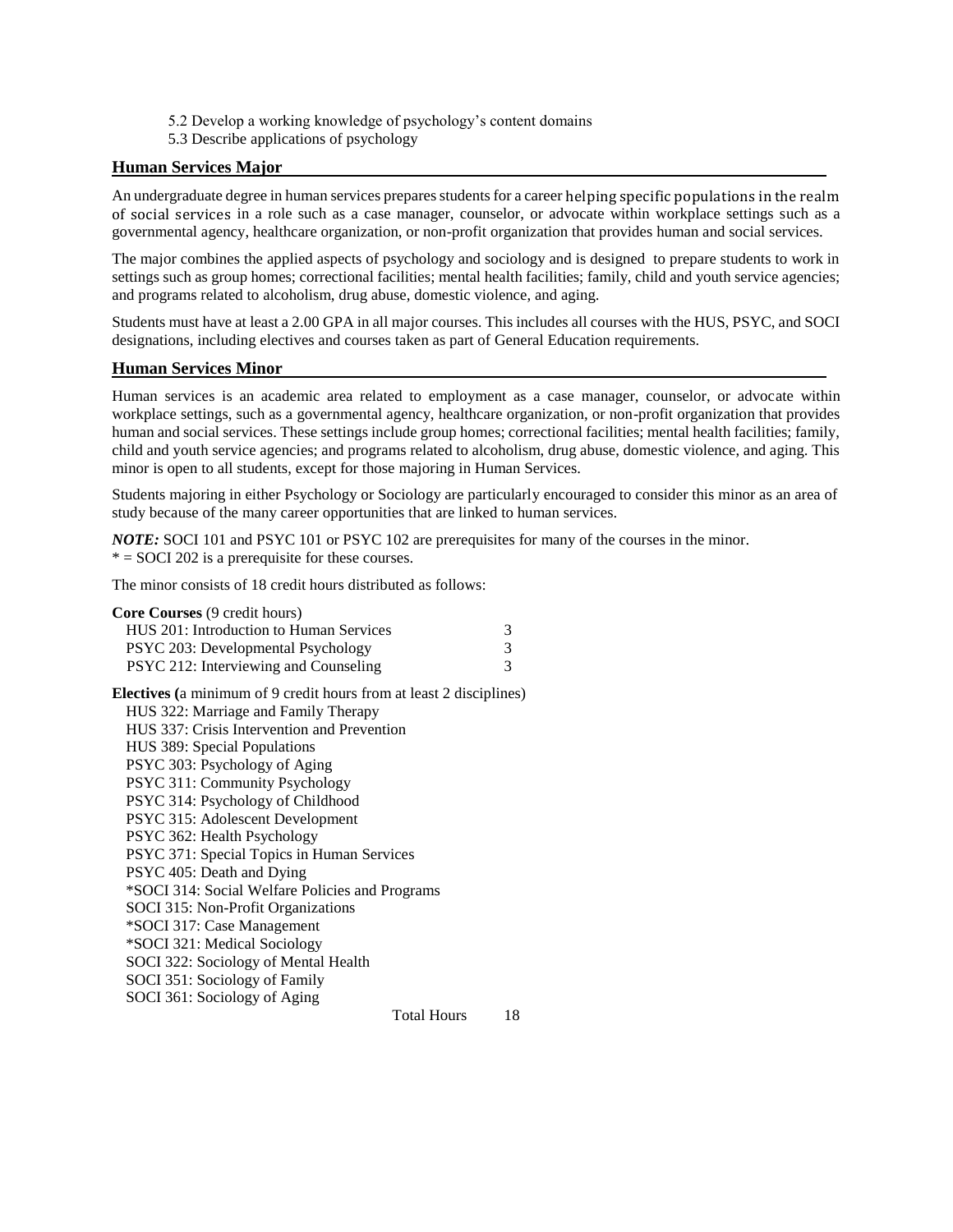#### **Psychology Minor**

A minor in psychology consists of **18 credit hours** distributed as follows:

| PSYC 101 or PSYC 102               |  |
|------------------------------------|--|
| <b>Electives:</b>                  |  |
| <b>PSYC</b> Elective               |  |
| <b>PSYC</b> Elective               |  |
| PSYC Elective (300-Level or above) |  |
| PSYC Elective (300-Level or above) |  |
| PSYC Elective (300-Level or above) |  |
| TOTAL.                             |  |

Note: A student must take at least nine hours at the 300 level or above, earn no less than a "C" in PSYC 101 or PSYC 102, and maintain an average of 2.00 or above in the courses taken for the psychology minor.

(For further information, contact the Department of Psychological Science and Human Services.)

#### **Child and Family Studies Minor**

The objective of the child and family studies minor is to encompass the entire life cycle while examining childhood and family as a developmental process. A major focus is to facilitate an understanding of the entire developmental process through the dynamics of relationships within family units and through a cross-cultural analysis of the diversity of family systems.

The minor consists of 18 credit hours distributed as follows:

**Core Courses:** 9 credit hours

| ** PSYC 315: Adolescent Development<br>3       |  |
|------------------------------------------------|--|
| *SOCI 317: Case Management or                  |  |
| SOCI 351: Sociology of Family<br>$\mathcal{R}$ |  |

**Electives**: Minimum of 9 credit hours from at least two disciplines.

| ECED 222: Young Child Growth and Development or |   |
|-------------------------------------------------|---|
| SPED 223: Students with Diverse Learning Needs  |   |
| HUS 322: Marriage and Family Therapy            |   |
| PEES 325: Human Sexuality                       | 3 |
| PSYC 303: Psychology of Aging                   | 3 |
| PSYC 360: Psychology of Gender                  | 3 |
| PSYC 405: Death and Dying                       | 3 |
| PSYC 416: Childhood Psychopathology             |   |
| SOCI 314: Social Welfare Policies and Programs  |   |
| *SOCI 317: Case Management or                   |   |
| SOCI 351: Sociology of Family                   |   |
| *SOCI 328: Sociology of Gender                  |   |
| SOCI 361: Sociology of Aging                    | 3 |
| TOTAL                                           |   |

**Note**: Many courses in the minor have pre-requisites, such as PSYC 101 General Psychology or PSYC 102 Introduction to Psychology for Majors for the psychology courses and SOCI 101 Introduction to Sociology for the sociology courses.

A student must maintain an average of 2.00 or above in the courses taken for the Child and Family Studies minor. The minor is available to all students from across the University. For further information, contact the Department of Psychological Science and Human Services.

\* These courses have a pre-requisite of SOCI 202: Social Problems.

\*\* These courses have a pre-requisite of PSYC 203: Developmental Psychology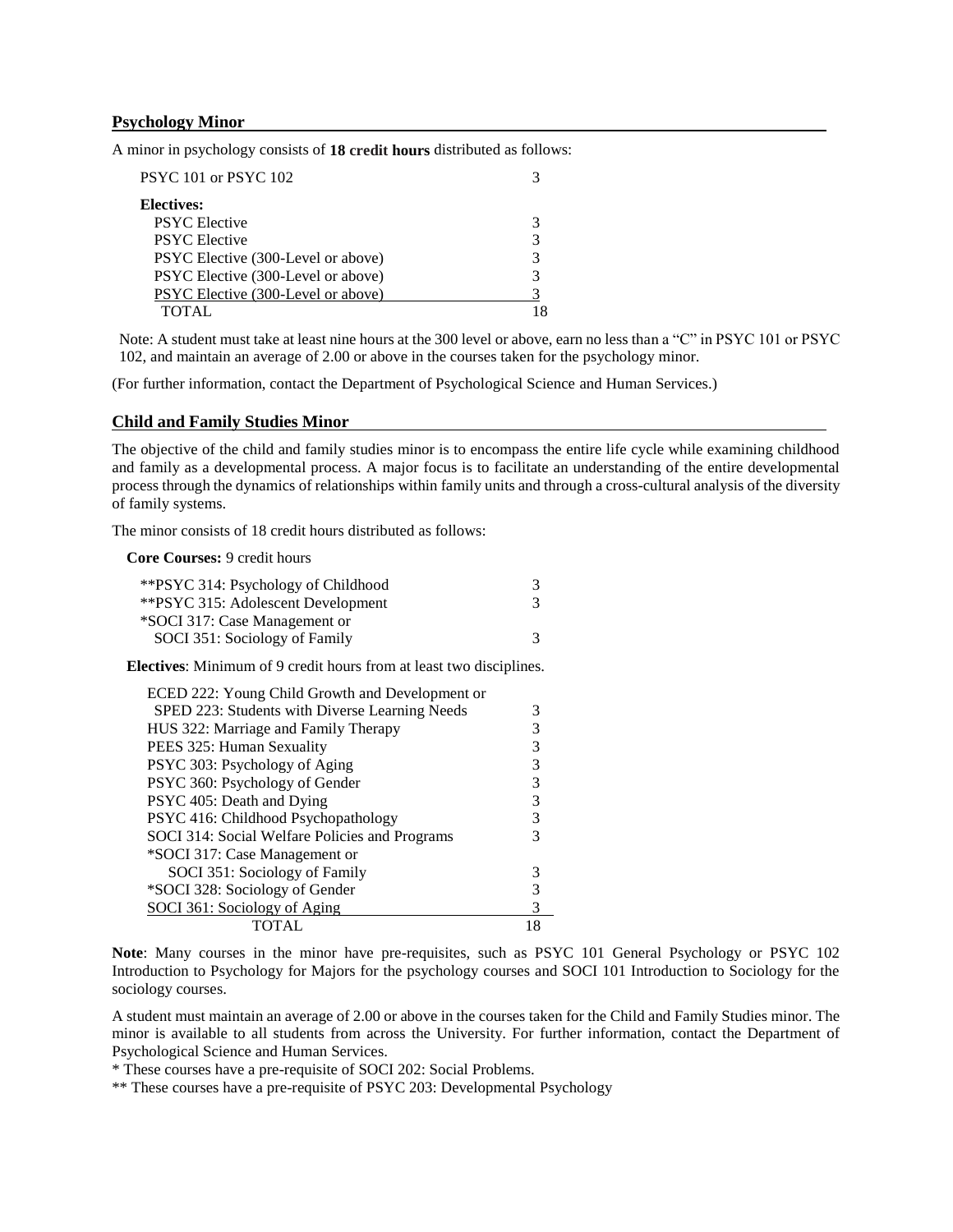# **2021-2022 PROGRAM REQUIREMENTS**

## **DEGREE: BACHELOR OF SCIENCE MAJOR: HUMAN SERVICES**

|    |                                                                                                                                                                                                                                                                                                                           | <b>Credit Hours</b> |
|----|---------------------------------------------------------------------------------------------------------------------------------------------------------------------------------------------------------------------------------------------------------------------------------------------------------------------------|---------------------|
|    | UNIVERSITY REQUIREMENT                                                                                                                                                                                                                                                                                                    |                     |
|    | FALS 101: Fine Arts and Lecture Series                                                                                                                                                                                                                                                                                    | $\theta$            |
|    | <b>GENERAL EDUCATION REQUIREMENTS</b><br>(For approved courses, see the General Education: www.lander.edu/gen-ed.)                                                                                                                                                                                                        |                     |
|    | A. Core Academic Skills (9 hours)<br>*ENGL 101: Writing and Inquiry I<br>*ENGL 102: Writing and Inquiry II<br>*MATH 211: Statistical Methods I                                                                                                                                                                            | 3<br>3<br>3         |
| В. | <b>Humanities and Fine Arts</b><br>(6 hours selected from 2 different disciplines)                                                                                                                                                                                                                                        | 6                   |
|    | C. Behavioral and Social Perspectives<br>*SOCI 101: Introduction to Sociology<br>*PSYC 101: General Psychology                                                                                                                                                                                                            | 3<br>3              |
|    | D. Scientific and Mathematical Reasoning<br>(7 hours selected from 2 different disciplines, 1 lab science required)                                                                                                                                                                                                       | 7                   |
| Е. | <b>Founding Documents of the United States</b><br>*POLS 101: American National Government                                                                                                                                                                                                                                 | 3                   |
| F. | <b>World Cultures</b>                                                                                                                                                                                                                                                                                                     | 3                   |
|    | G. LINK 101: Leadership, Involvement, Networking and Knowledge                                                                                                                                                                                                                                                            | 1                   |
|    | LINK 101 is required of all new transfer students who have earned less than<br>24 credit hours of college-level work and all first-time freshmen.                                                                                                                                                                         |                     |
|    | TOTAL GENERAL EDUCATION REQUIREMENTS                                                                                                                                                                                                                                                                                      | 35                  |
|    | If all of the General Education requirements are met and/or waived, and the credit<br>hours do not add up to at least 30, the General Education requirements are not<br>complete. If below 30, additional General Education courses from any category<br>must be taken until the total hours add up to at least 30 hours. |                     |
|    | <b>MAJOR PROGRAM CORE REQUIREMENTS</b>                                                                                                                                                                                                                                                                                    |                     |
|    | *HUS 201: Introduction to Human Services<br>HUS 217: Drug and Alcohol Counseling or                                                                                                                                                                                                                                       | 3                   |
|    | HUS 235: Group Dynamics<br>HUS 322: Marriage and Family Therapy, HUS 337: Crisis Intervention                                                                                                                                                                                                                             | 3                   |
|    | and Prevention, or HUS 389: Special Populations<br>*HUS 499: Senior Seminar                                                                                                                                                                                                                                               | 3<br>3              |
|    | PSYC 203: Developmental Psychology                                                                                                                                                                                                                                                                                        | 3                   |
|    | PSYC 212: Interviewing and Counseling                                                                                                                                                                                                                                                                                     | 3                   |
|    | *SOCI 202: Social Problems<br>*SOCI 398: Methods of Social Research or                                                                                                                                                                                                                                                    | 3                   |
|    | HUS 300: Program Evaluation                                                                                                                                                                                                                                                                                               | 3                   |
|    | <b>MAJOR PROGRAM ADDITIONAL REQUIREMENTS</b>                                                                                                                                                                                                                                                                              |                     |
|    | <b>Budgeting and Non-Profits</b><br>POLS 318: Public Budgeting or<br>SOCI 315: Non-Profit Organizations                                                                                                                                                                                                                   | 3                   |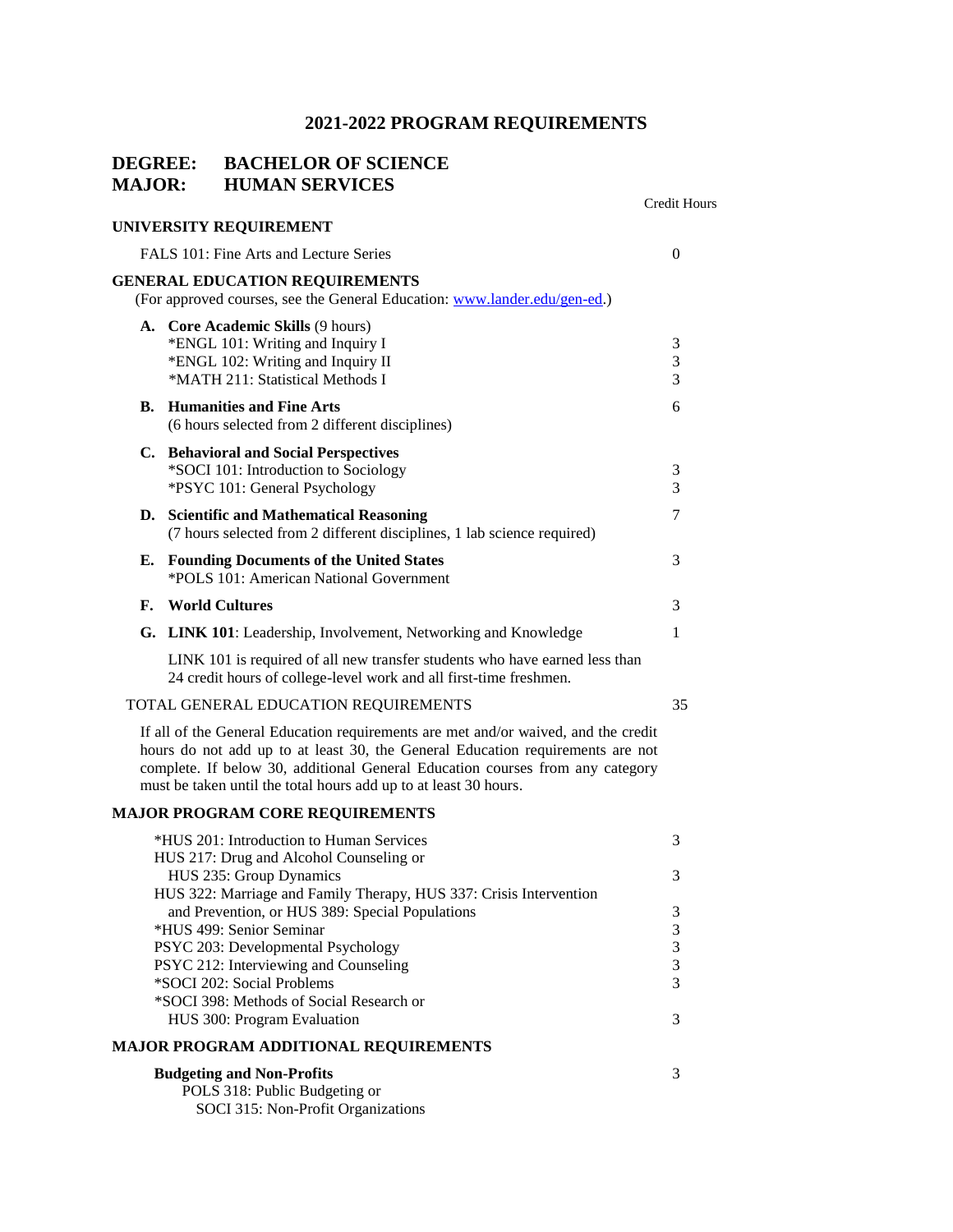| <b>Developmental Psychology and Well-Being</b> (choose 3 hours from the following) 3                                                                                                                                     |     |
|--------------------------------------------------------------------------------------------------------------------------------------------------------------------------------------------------------------------------|-----|
| PSYC 303: Psychology of Aging                                                                                                                                                                                            |     |
| PSYC 312: Systems of Psychotherapy                                                                                                                                                                                       |     |
| PSYC 314: Psychology of Childhood                                                                                                                                                                                        |     |
| PSYC 315: Adolescent Development                                                                                                                                                                                         |     |
| PSYC 362: Health Psychology                                                                                                                                                                                              |     |
| PSYC 405: Death and Dying                                                                                                                                                                                                |     |
| PSYC 416: Childhood Psychopathology                                                                                                                                                                                      |     |
| SOCI 322: Sociology of Mental Health                                                                                                                                                                                     |     |
| <b>Healthcare and Social Welfare</b> (choose 3 hours from the following)<br>PSYC 311: Community Psychology<br>SOCI 314: Social Welfare Policies and Programs<br>SOCI 317: Case Management<br>SOCI 321: Medical Sociology | 3   |
| <b>MAJOR PROGRAM ELECTIVES</b>                                                                                                                                                                                           |     |
| 200-level CRIM, HUS, PSYC, or SOCI electives                                                                                                                                                                             | 9   |
| 300-level or above HUS, PSYC, or SOCI electives or CRIM 350 or CRIM 390                                                                                                                                                  | 6   |
| TOTAL MAJOR PROGRAM REQUIREMENTS                                                                                                                                                                                         | 48  |
| <b>ADDITIONAL ELECTIVES</b>                                                                                                                                                                                              | 37  |
| At least 6 hours must be 300-level or above<br>The remaining hours may be at any level                                                                                                                                   |     |
| <b>TOTAL FOR BS DEGREE</b>                                                                                                                                                                                               | 120 |

\* Students must earn "C" or better.

Coursework must include at least 30 credit hours earned in 300-level or above, of which 12 credit hours must be in the major

See 4-year major guides for recommended order in which to take courses <https://www.lander.edu/academics/registrars-office/resources/major-guides>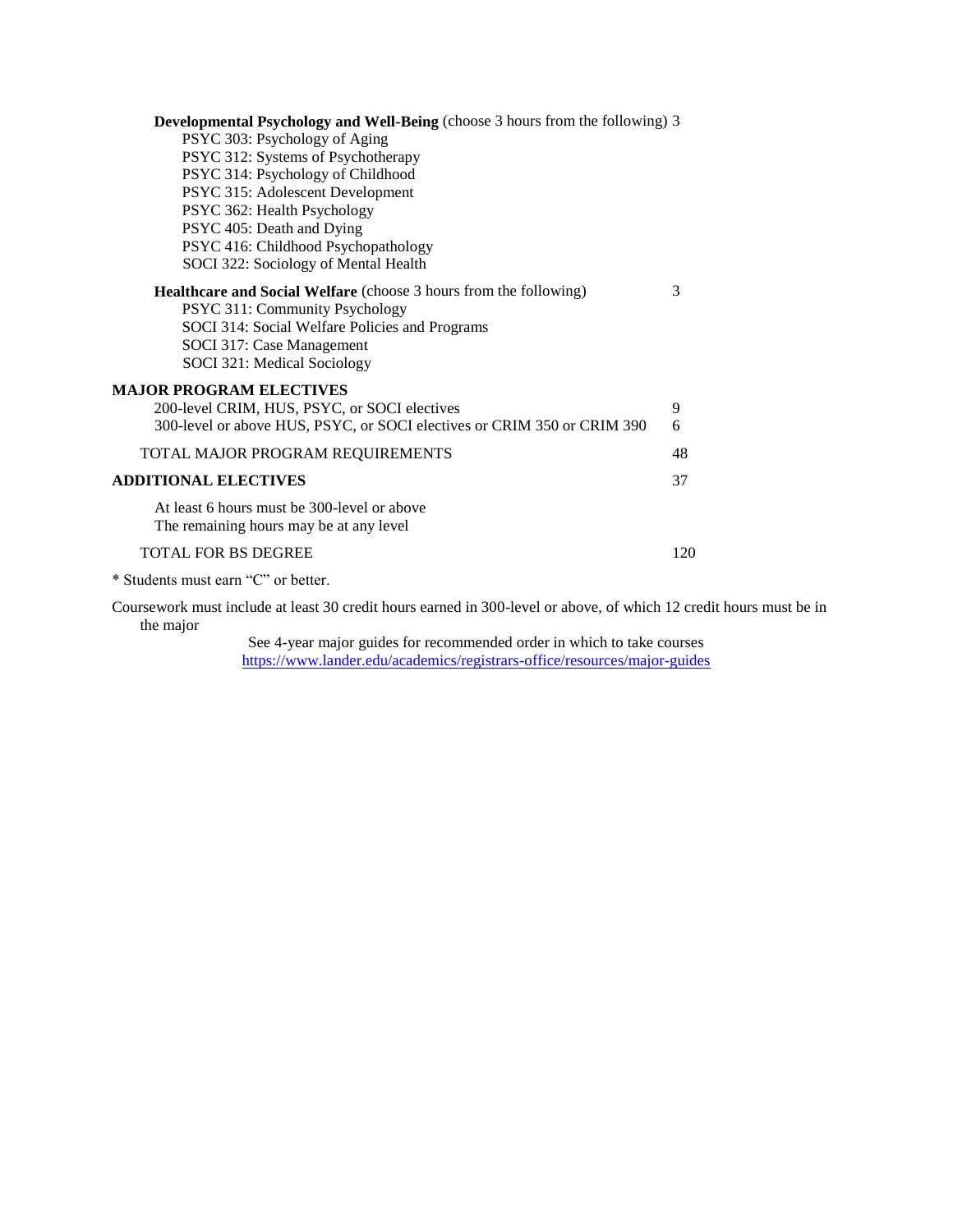# **2021-2022 PROGRAM REQUIREMENTS**

# **DEGREE: BACHELOR OF SCIENCE MAJOR: PSYCHOLOGY**

|    |                                                                                                                                                                                                                                                                                                                           | Credit Hours                          |
|----|---------------------------------------------------------------------------------------------------------------------------------------------------------------------------------------------------------------------------------------------------------------------------------------------------------------------------|---------------------------------------|
|    | UNIVERSITY REQUIREMENT                                                                                                                                                                                                                                                                                                    |                                       |
|    | FALS 101: Fine Arts and Lecture Series                                                                                                                                                                                                                                                                                    | $\overline{0}$                        |
|    | <b>GENERAL EDUCATION REQUIREMENTS</b><br>(For approved courses, see the General Education: www.lander.edu/gen-ed.)                                                                                                                                                                                                        |                                       |
|    | A. Core Academic Skills (9 hours)<br>*ENGL 101: Writing and Inquiry I<br>*ENGL 102: Writing and Inquiry II<br>Mathematics                                                                                                                                                                                                 | 3<br>3<br>3                           |
|    | <b>B.</b> Humanities and Fine Arts<br>(6 hours selected from 2 different disciplines)                                                                                                                                                                                                                                     | 6                                     |
|    | C. Behavioral and Social Perspectives<br>(6 hours selected from 2 different disciplines)                                                                                                                                                                                                                                  | 6                                     |
|    | D. Scientific and Mathematical Reasoning<br>(7 hours selected from 2 different disciplines, 1 lab science required)                                                                                                                                                                                                       | 7                                     |
| Е. | <b>Founding Documents of the United States</b><br>HIST 111: United States History to 1877 or<br><b>POLS 101: American National Government</b>                                                                                                                                                                             | 3                                     |
| F. | <b>World Cultures</b>                                                                                                                                                                                                                                                                                                     | 3                                     |
|    | G. LINK 101: Leadership, Involvement, Networking and Knowledge                                                                                                                                                                                                                                                            | 1                                     |
|    | LINK 101 is required of all new transfer students who have earned less than<br>24 credit hours of college-level work and all first-time freshmen.                                                                                                                                                                         |                                       |
|    | TOTAL GENERAL EDUCATION REQUIREMENTS                                                                                                                                                                                                                                                                                      | 35                                    |
|    | If all of the General Education requirements are met and/or waived, and the credit<br>hours do not add up to at least 30, the General Education requirements are not<br>complete. If below 30, additional General Education courses from any category<br>must be taken until the total hours add up to at least 30 hours. |                                       |
|    | <b>MAJOR PROGRAM CORE REQUIREMENTS</b>                                                                                                                                                                                                                                                                                    |                                       |
|    | *PSYC 102: Introduction to Psychology for Majors<br>*PSYC 190: Careers in Psychology<br>*PSYC 203: Developmental Psychology<br>*PSYC 261: Quantitative and Research Skills<br>*PSYC 330: Methods and Logic of Behavioral Research<br>*PSYC 499: Senior Seminar                                                            | 3<br>$\mathbf{1}$<br>3<br>6<br>4<br>2 |
|    | MAJOR PROGRAM ADDITIONAL REQUIREMENTS                                                                                                                                                                                                                                                                                     |                                       |
|    | Experiential Learning (choose one of the following courses)<br>PSYC 220: Instructional Mentorship<br>PSYC 221: Undergraduate Research<br>PSYC 299: Psychological Fieldwork                                                                                                                                                | 1                                     |